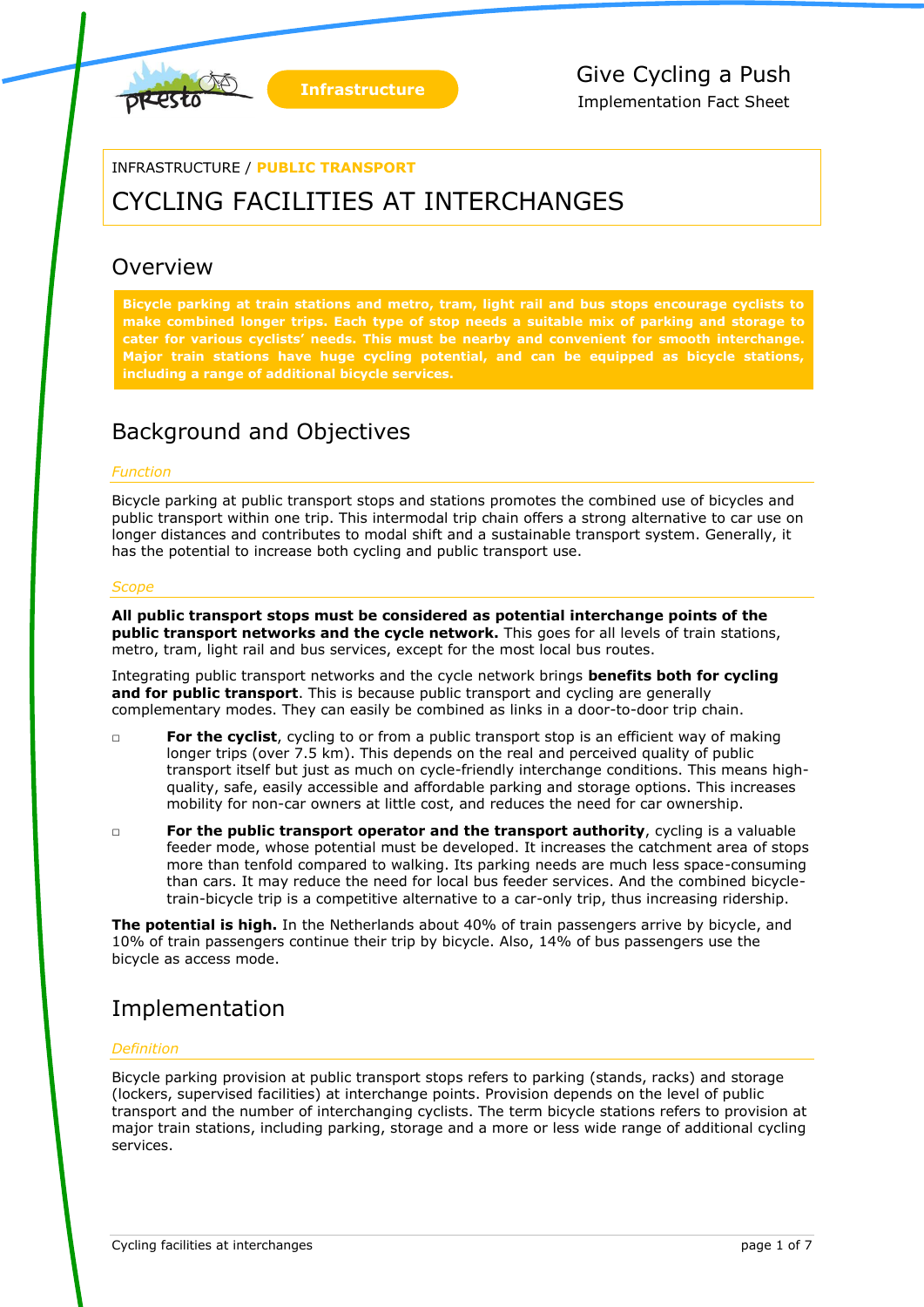

Implementation Fact Sheet

#### *The right parking mix for each public transport location*

The transfer from bicycle to public transport by definition involves average or long-term parking and storage. Security and covering are important issues. **The level of the interchange determines the needs and the potential.** The more important the exchange, ranging from a bus stop to a major railroad hub, the longer the trips and the parking period tend to be, and the higher the demand for bicycle parking will be. At the same time, the required levels of security, covering and service increase.

A mix of cycle parking provisions is always needed in terms of service level, price, and access, to cater for the widest **range of user demands**.

- □ Most users will prefer **free parking**.
- □ **Occasional users** must have easy access to parking and storage, without the need for subscriptions or access cards.
- □ Some **regular users** will demand a secure and reserved space, and be willing to pay for it.
- □ There is a demand for safe parking and storage **24h a day**. This is because the bicycle can be used both for access trips and egress trips. Some passengers arrive by bicycle, park or store it and leave by train. Others arrive by train, and pick up a bicycle from night storage to use in the daytime. Daytime parking will be dominant at outbound commuter stations in residential areas, nighttime parking more common on inbound commuter stations in employment areas.
- □ A number of users may not be train users, but **visitors** to the station area, which is often a busy commercial, employment and service area, near or in the city center. Access should not be restricted to train users, although these may receive incentives.

The number of cyclists serves as a useful indicator to define the appropriate **mix of bicycle parking provision**.

- □ Always include **a basic provision of stands and racks**, preferably covered: you can attached your bicycle, protected from the weather for a longer period.
- □ A **limited number of rented lockers** can be provided as a premium service.
- □ As numbers increase, individual lockers should be replaced by **collective storage on a paid-for subscription basis** and with smart-card access; this will at most attract 20% of cyclists.
- □ At the very largest stations a **free indoor parking storage** with some supervision should be offered. This is safer than unsupervised stands, and less expensive than the most secure individual lockers.

| Small (< 300 bicycles)                                                          | Average (300-1000 bicycles)                                                                                                                           | Large $($ > 1000 bicycles)                                                      |
|---------------------------------------------------------------------------------|-------------------------------------------------------------------------------------------------------------------------------------------------------|---------------------------------------------------------------------------------|
| Free bicycle parking,<br>allowing bicycles to be secured,<br>preferably covered | Free bicycle parking,<br>allowing bicycles to be secured,<br>preferably covered<br>Automatically secured storage,<br>paid-for and with access control | Free bicycle parking,<br>allowing bicycles to be secured,<br>preferably covered |
|                                                                                 |                                                                                                                                                       | Free indoor storage with some<br>supervision                                    |
|                                                                                 |                                                                                                                                                       |                                                                                 |
| Paid-for locker storage                                                         |                                                                                                                                                       | Automatically secured storage,<br>paid-for and with access control              |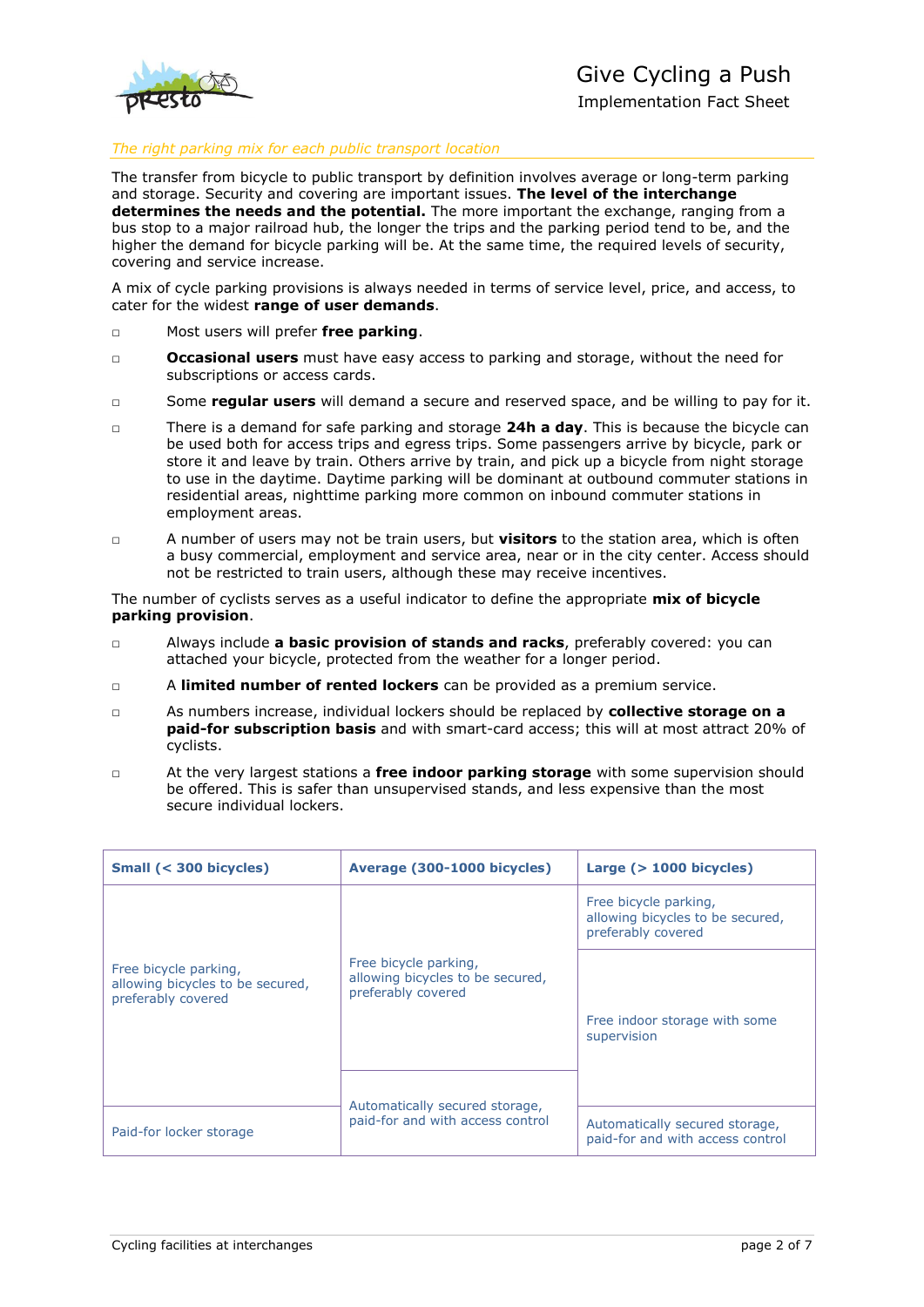

#### *Bicycle parking at train stations*

Cycle parking should be **standard equipment for all urban train stations**. Most train stations in urban areas are minor or major intermodal hubs. Passengers interchange from train to metro, tram, bus, taxi or car. For short access or egress distances, interchange with bicycles is a unique and flexible part of the system, much less space-consuming than car parking.

Cycle parking at stations requires **structural cooperation between local authorities and transport operators**. Generally, the transport operator is responsible for parking infrastructure, most often on its own grounds. On the other hand, local authorities are an obvious stakeholder and active partner.

- □ Promoting bicycle-train interchange contributes to sustainable mobility plans, to reduce car use and car-pressure in the city.
- □ Well-organized bicycle parking prevents chaotic spillover of bicycles in surrounding streets and squares, visually degrading public space.
- □ Station bicycle parking may double as city-centre bicycle parking space.
- □ Major stations are obvious locations for bicycle services and promotion.
- □ Major bicycle parking schemes may offer opportunities for architectural landmarks and city marketing.
- □ Local authorities can initiate partnerships and exploit synergies, for instance with social employment projects or the urban parking agency or operator.
- □ Local authorities can contribute directly towards exploitation costs, in order to lower fees or make storing free, in order to increase personnel or supervision time.

Station bicycle parking facilities should respond to the highest quality criteria<sup>1</sup>. In addition, because of their interchange function, they must be **designed for smooth bicycle-train interchange**, with minimum time loss.

- □ Locate parking facilities **on the main cycling access route**, so that cyclists park on their way to the station, without detours.
- □ Make sure cyclist to **ride right up to any parking or storage facility**. They should not be obliged to walk more than 50 m wheeling their bicycle.
- □ **Reduce the walking distance** from the most distant parking space to the station entrance. Dutch guidance suggests less than 200 m in supervised storage, and less than 50 m in unsupervised parking. For this reason multi-tier systems or multi-level bicycle facilities may be indispensable in large stations of over 1,000 bicycles,.
- □ **Consider combined ticketing** for train, coach and bicycle parking. This will offer a price reduction and also speed up parking and retrieval of the bicycle.
- □ Provide **broad opening times**. Opening times of supervised storage should match opening times of the station, roughly 20 h per day (3 shifts). Automated storage provides 24 h access, also for non-train users. In medium-sized stations with fewer cyclists, minimum opening times should be from morning to evening peak hours (7h to 19h), possibly with a midday break.
- □ Larger stations with multiple tracks require **smooth grade-separated crossings**. It is recommended to provide bicycle parking on both sides. Crossing tunnels should allow cyclists to keep riding.<sup>2</sup>
- □ In the largest storage facilities, consider providing **visual guidance and signage**, such as numbering aisles and colour-coding, so that cyclists can more easily locate their bicycle on retrieval.

-

<sup>&</sup>lt;sup>1</sup> See fact sheets on BICYCLE PARKING IN CITY CENTRES, BICYCLE PARKING AND STORAGE

<sup>&</sup>lt;sup>2</sup> For design recommendations, see GRADE-SEPARATED CROSSINGS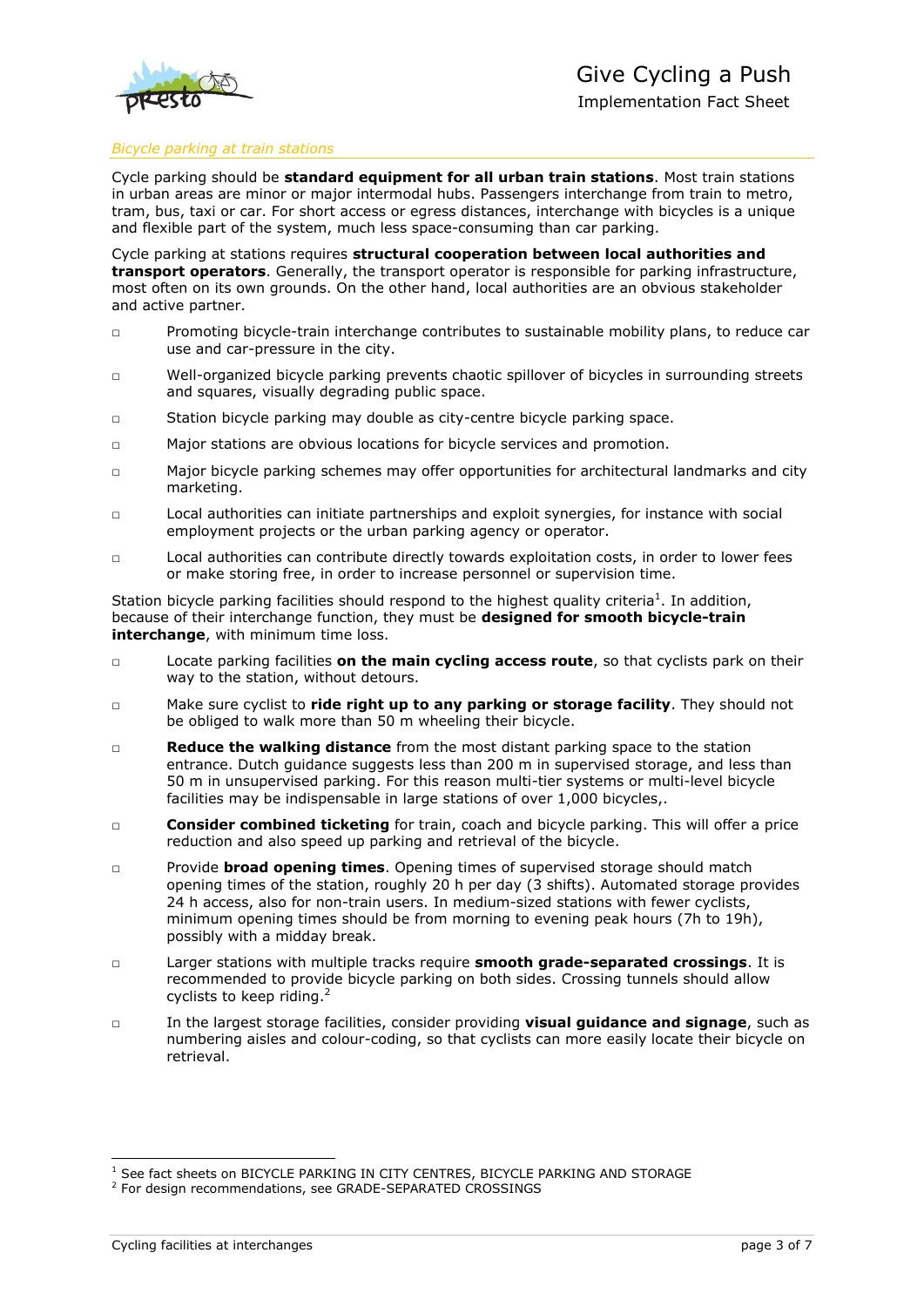

## Give Cycling a Push

Implementation Fact Sheet



*Individual locker (image source: city of Brugge)*



*Free bicycle parking at a station (image source: P. Kroeze)*



*Supervised bicycle storage entrance (image source: Fietsberaad)*

#### *Bicycle stations*

At major multimodal interchanges the potential is huge in absolute numbers. This offers the opportunity to create full-fledged **bicycle stations.** The notion covers various practices, but it generally includes **supervised storage at railway station with additional cycling services.<sup>3</sup>**

- □ In the **Netherlands**, large supervised storage and basic services are common and standard at large stations. There are 93 cycle stations with on average 1,000 bicycles bicycle spaces, but in some cases up to 10,000.
- □ In **North Rhein Westphalia**, the term bicycle station (Radstation) was coined in 1995. I was used as a brand name for a program to equip 100 stations. Their size ranges from 100 to 3,300 (Münstef) bicycle parking spaces.
- □ Nowadays, 'bicycle station' has become a popular **branding concept**, with equivalents in several languages (vélostation, ciclostazione). As such, it can be useful for promotion and communication on ambitious bicycle parking projects, especially in starter and climber cities.
- □ Cycle stations can usefully be integrated in wider **renovation schemes of stations and their surroundings**, such as Euroville Basel.

Here are recommendations on how to define parking and storage **capacity**.

- □ Current demand can easily be determined by **counting parked bicycles** in the station area. To this, add about 20% as spare capacity, to assure an easy flow and reduce searching time.
- □ Another starting point is to take a **share of the number of daily passengers**. This may be an assessment of current or potential bicycle users, for access as well as egress trips. Considering the shares in forerunner cities, a capacity between 10% to 30 % percent is recommended by Danish guidance. Starter and climber cities may need to be more prudent, in view of an overall lower cycling share. However, policy may set an objective of a share to reach by improved facilities, additional services and promotion. A passenger survey may indicate latent demand.
- □ High-quality cycle stations always increase demand, certainly if it is combined with excellent access through a cycle network. It is recommended to **set aside space for expansion,** and adapt on the basis of **frequent monitoring**.

A wide range of potential **cycling services** is offered at various bicycle stations.

- □ Vehicle servicing, including bicycle cleaning, maintenance and repair, bicycle pumps, charging of e-bikes and pedelecs, anti-theft registration;
- □ Rent or sale of accessories: baby seats, extensions, cycle clothing, repair kit;
- □ Dedicated toilets and showers;
- □ Rent or sale of new or second-hand bicycles; rent can be short-term (public bicycles) or long-term (up to a year).

-

<sup>3</sup> Based on Ursula Lehner-Lienz, 2009: *Bicycle stations in Europe* (Velocity Conference)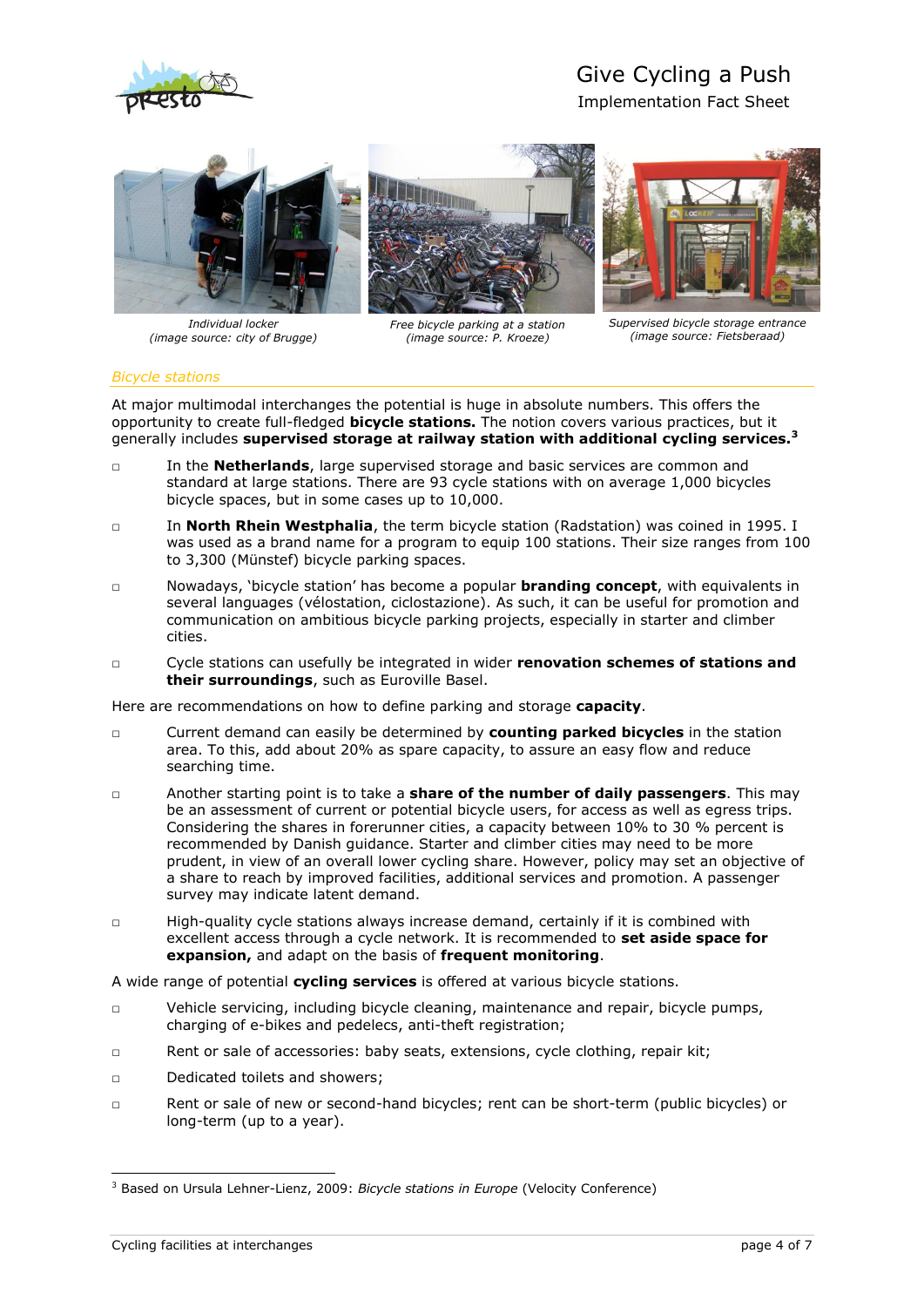

### Give Cycling a Push

Implementation Fact Sheet

□ Cycling information and promotion: visitor and tourist information, cycling maps, exhibitions, test rides for inexperienced users; the many passers-by make a railway station an excellent location for awareness raising and promotion of non-cyclists.

#### Various options for **operation and management** are used.

- □ Management includes a wide **range of tasks**: access control and supervision, cleaning and maintenance, providing extra services, marketing (such as developing employee contracts with companies) and monitoring occupancy rates.
- □ Most schemes are not profitable and involve some measure of **public financing**. However, rental and sales activities and other paid-for services can considerably raise overall profitability for a commercial operator. In some Dutch cities, bicycle parking is funded by a set-aside share of car parking revenues.
- □ Various **management options** are in use. Some cycle stations have been granted as all-in concessions to private companies, such as facility management companies or parking management companies. Others are run by the public authorities or a public agency, by non-profit pro-cycling organizations or directly by the train operator. This often takes the form of partnerships.
- □ Bicycle stations are often coupled with **job-creation schemes**, as part of social inclusion policies. Personnel can be recruited among the long-term unemployed. This allows for cross-financing (for instance the Swiss Vélostations and the Belgian Fietspunten).

Intermodal trips mostly go beyond a single urban area. To offer cyclists the guarantee of standard provision, some form of **region-wide or national coordination** is recommended.

- □ Coordination may take **diverse forms**. It may be entrusted to a subsidiary of the railway company with policy set by national authorities (such as NS Fiets in the Netherlands) or to a collaboration between various partners (such as the Bureau Suisse de la coordination des vélostations in Switzerland).
- □ Coordination makes it possible to develop **strategic priority planning** on the basis of an overall needs analysis, with potential **additional funding** resources.
- □ Coordination offers the possibility of **further bicycle-public transport integration:** fees, ticketing, joint subscriptions and shared access technology. In the Netherlands, train season-ticket holders can use their smart card to rent a public bicycle for their egress trips at their destination (OV-fiets).



*Interchange bicycle station at Groningen, underground, well-lit with daylight smooth access ramp (source: Fietsberaad – NL)*



*Basel bicycle station (image source: P. Celis, Bicycle Parking Manual, DK) 'Bicycle point' at railway station Leuven,* 

*Belgium – T. Asperges*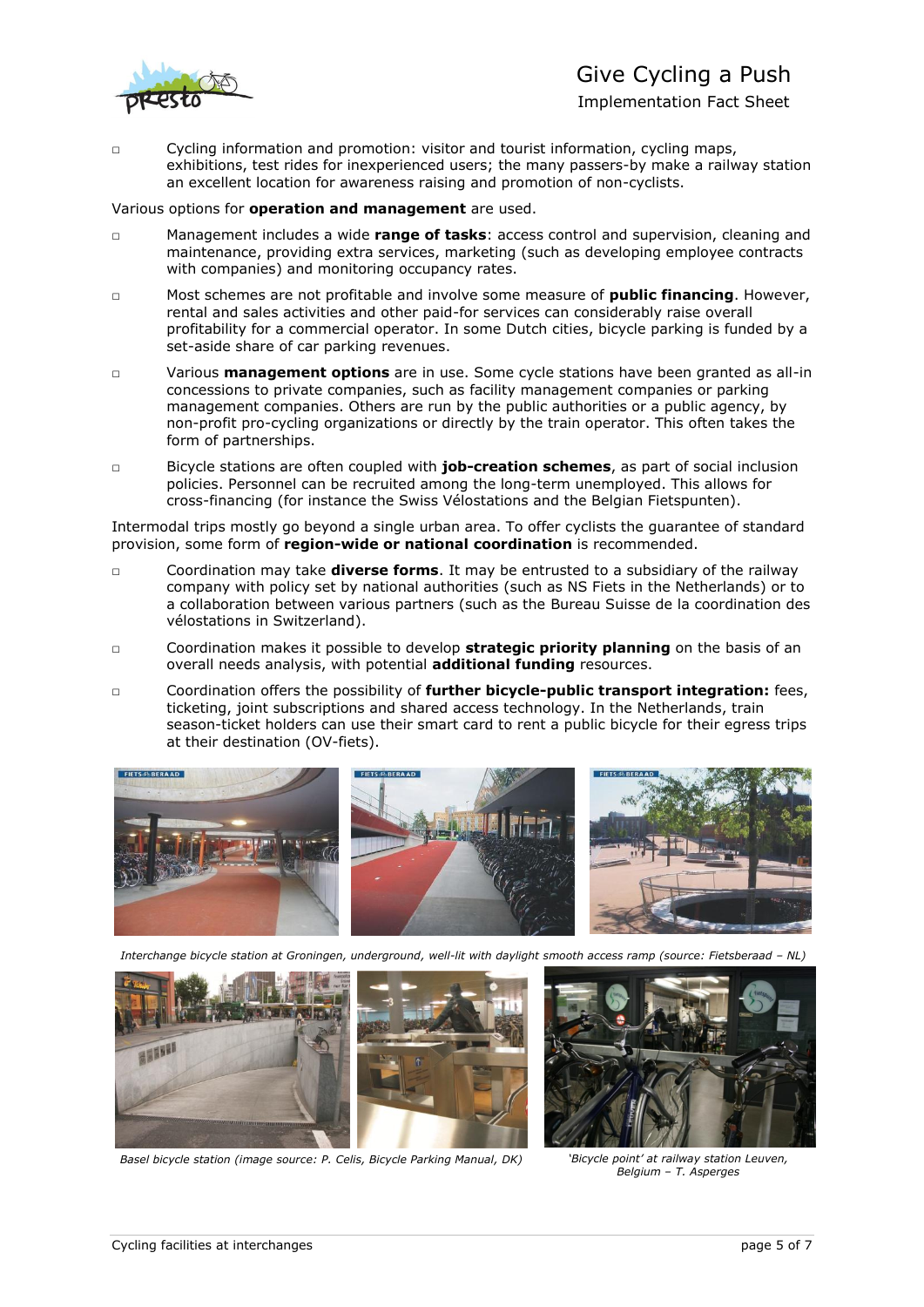



*Multi-level bicycle parking at Ostend station (source: T. Asperges)*



*Amsterdam's innovative bicycle flat near the central station, built over water (NL)*

#### *Bus, tram and metro stops*

Many train stations are busy areas and urban destinations in their own right. Bus, tram and metro stops, however, are basically simple **transfer points**. Their catchment area is smaller, their passenger numbers lower, their stops closer to each other and distances covered shorter.

On the **shortest distances**, the bicycle will be **more of a substitute than a complement**.

- □ This is mainly true for **local urban bus lines**. They offer a fine-meshed network, with frequent stops close to destinations, at a fairly low service speed. Combined bicycle-bus trips are unlikely. If the density of stops is high, they will be within walking distance and a bicycle will not be needed. Moreover, the bicycle may simply be faster and more flexible.
- □ Similarly, in **smaller cities** total trip lengths will generally be within cycling distance, up to 7.5 km. For trips in the city, combined trips with local public transport will be rare.

Cycle parking is, however, recommended at stops on **regional bus and coach routes**, for trips into or between urban areas.

- □ Bicycle parking can significantly increase public transport use. Most passengers accept a 10-minute trip to a bus stop. For a pedestrian this corresponds to about 800 m (at 5 km/h), but for a cyclist to about 3,3 km (20 km/h). The 10-minute **catchment area** of the bus stop is up to fifteen times larger with bicycles: about 35 km<sup>2</sup> instead of barely 2 km<sup>2</sup>.
- □ Areas on **the edge of urban areas**, such as residential neighbourhoods, villages, business areas or leisure equipment, are often connected to the urban centre by a single bus route. Stops are often at the edge of the area, along a major road, and too far to walk for many. Providing adequate bicycle parking may be a strong incentive.
- □ Strong **regional express bus routes** have a similar function to local railways, covering long distances with few stops. There is a high potential for interchange. Since these stops can be at relatively isolated locations, theft of long-term parked bicycles may be an issue and paid-for lockers may be considered.

In central urban areas of large cities, bicycle parking is needed at all stops on **major, highquality public transport routes**. Travel distance and time increases with city size. Because of this, major cities provide fast public transport options, covering longer distances with fewer stops, often on dedicated infrastructure: major bus routes or BRT services (Bus Rapid Transit), tramways, light rail and metro. For these cycling is a **natural complement** as a feeder mode.

Here are some recommendations towards equipping public urban transport stops.

- □ Basis equipment consists of bicycle **stands or racks**.
- □ Cycle **lockers** may be considered at the busiest ones or at the end of lines, where security may be an issue, because bicycles are parked for long periods, in locations with little social control.
- □ Set a **standard provision of 3 to 5 spaces** as a matter of policy.